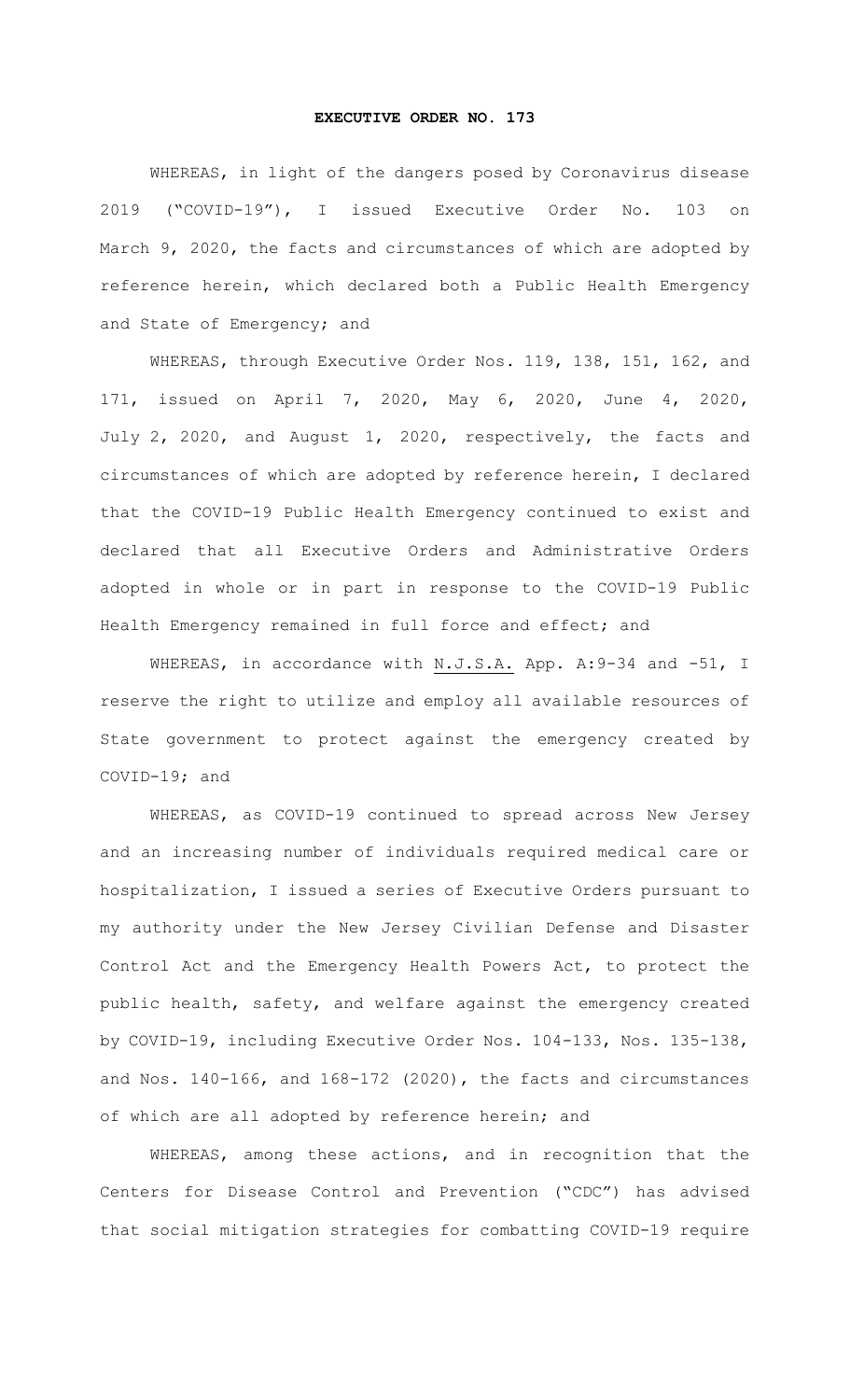every effort to reduce the rate of community spread of the disease and that COVID-19 spreads most frequently through person-to-person contact when individuals are within six feet or less of one another, I issued Executive Order No. 107 (2020) to order steps to mitigate community spread of COVID-19, including to cancel all gatherings in the State; and

WHEREAS, given the previous decrease in the rate of reported new cases of COVID-19 in New Jersey, including a reduction in the total number of individuals being admitted to hospitals for COVID-19, and in the rate of reproduction for COVID-19 infections in New Jersey, the State has taken steps to lift certain restrictions that were designed to limit person-to-person contact; and

WHEREAS, even when the rate of reported new cases of COVID-19 is decreasing, the ongoing risks presented by COVID-19 mean that many protective measures must remain in place, both to reduce additional new infections and to save lives; and

WHEREAS, after consultation with officials from the Department of Health ("DOH"), I announced a multi-stage New Jersey's Road Back Plan for the methodical and strategic reopening of businesses and activities based on scientific data and metrics concerning the level of disease transmission risk and essential classification; and

WHEREAS, the State is in the second phase of the reopening process and has relaxed a number of restrictions on activities where appropriately safeguarded; and

WHEREAS, the CDC has issued guidance for mass gatherings or large community events, such as conferences, festivals, parades, concerts, sporting events, and other potentially super-spreading events, recognizing that gatherings can significantly contribute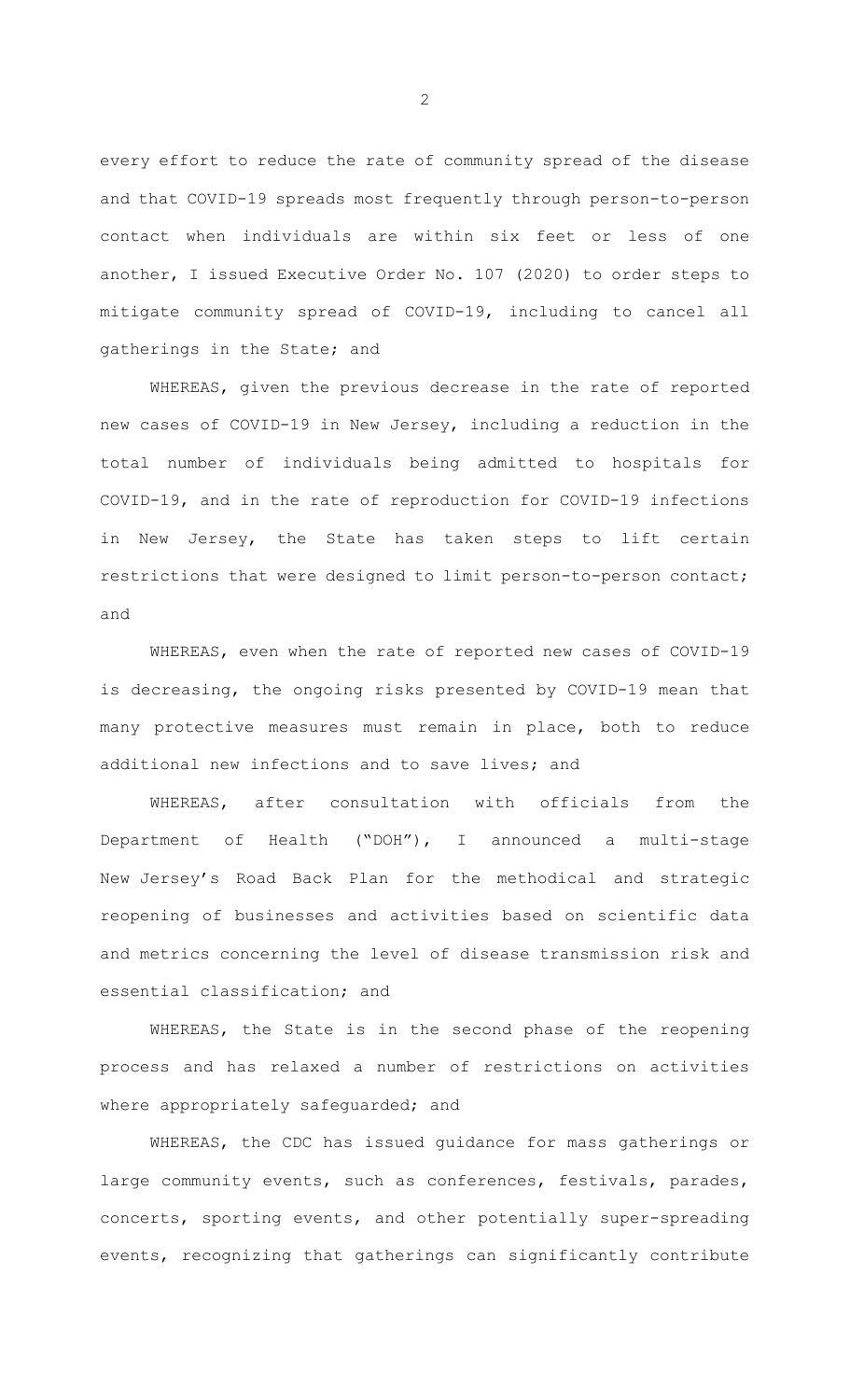to the spread of COVID-19 and introduce the virus to new communities through increased transmission to a large number of people in a short period of time, and states throughout the region previously canceled all such events; and

WHEREAS, the CDC recognizes that the stringency of any limit on gatherings should be tailored to the significance of COVID-19 transmission in the State and region, meaning that as the spread of COVID-19 decreases or increases in a State, the State can both reduce and raise again its limits on indoor and outdoor gatherings; and

WHEREAS, the fact that the spread of COVID-19 has been limited by the State's emergency measures does not in any way suggest that restrictions on gatherings can be lifted altogether, because absent social distancing measures, public health experts anticipate that the spread of COVID-19 would again significantly increase, and indeed COVID-19 has been spreading again in other regions of the country that did not adopt similar measures, or that lifted such measures more abruptly; and

WHEREAS, the restrictions on indoor gatherings that remain in place may be more stringent than the restrictions that are in place for indoor retail settings, because in such retail settings individuals neither congregate in large groups nor remain in close proximity for extended periods, which are factors that have been linked to the increased risk of COVID-19 transmission; and

WHEREAS, consistent with the above principles, I signed a series of Executive Orders gradually lifting restrictions on both outdoor and indoor gatherings and allowing a greater number of individuals at outdoor gatherings, given the reduced risk of COVID-19 transmission outdoors; and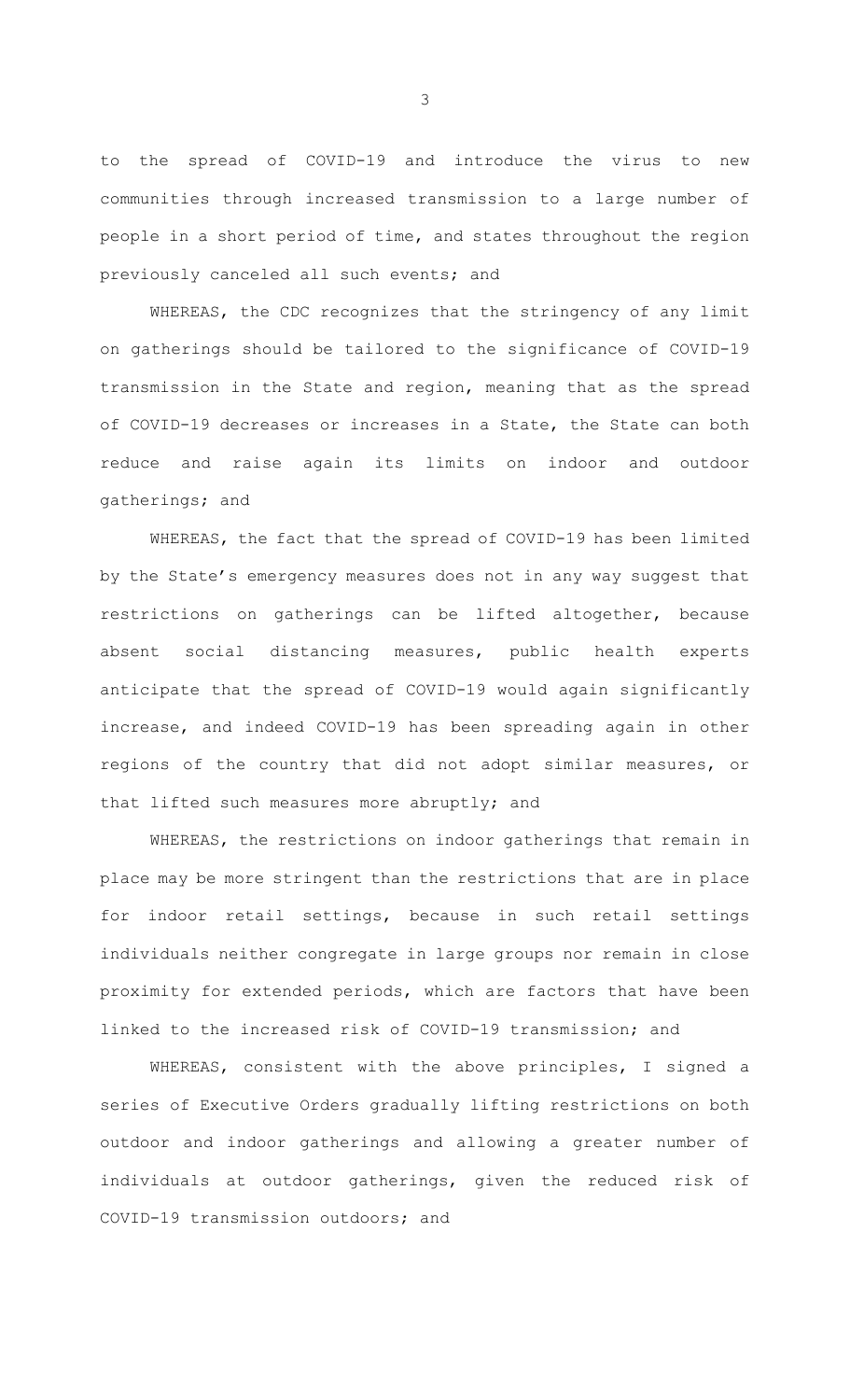WHEREAS, the most recent of these Orders was Executive Order No. 161 (2020), which raised the limit on outdoor gatherings to 500 persons, with exceptions for religious services or political activities, such as protests, while leaving the limit on the number of persons at indoor gatherings at 25% of the capacity of the room in which it takes place, and stating that such limit, regardless of the capacity of the room, shall never allow a gathering to be larger than 100 persons or require the gathering to be smaller than 10 persons; and

WHEREAS, at least one cluster of COVID-19 has been traced back to a house party in Middletown, consistent with the role indoor gatherings have played in leading to further spikes of COVID-19 in other states and countries; and

WHEREAS, public health experts have advised that outdoor environments present reduced risks of transmission as compared to indoor environments; and

WHEREAS, the rate of transmission has increased over the last two weeks, and over the last two weeks, the seven-day rolling average of the number of cases has increased from between 200 and 300 each day to between 400 and 500 each day; and

WHEREAS, the combination of evidence tracing clusters of COVID-19 to indoor gatherings and the overall statewide increase in the rate of transmission means that it is appropriate to reduce the limits on indoor gatherings at the current time, while making no change to the higher limit for outdoor gatherings; and

WHEREAS, as I noted when issuing Executive Order No. 152 (2020), certain gatherings, including religious services and political activity, are particularly important to the functioning of the State and society, and restrictions on these gatherings can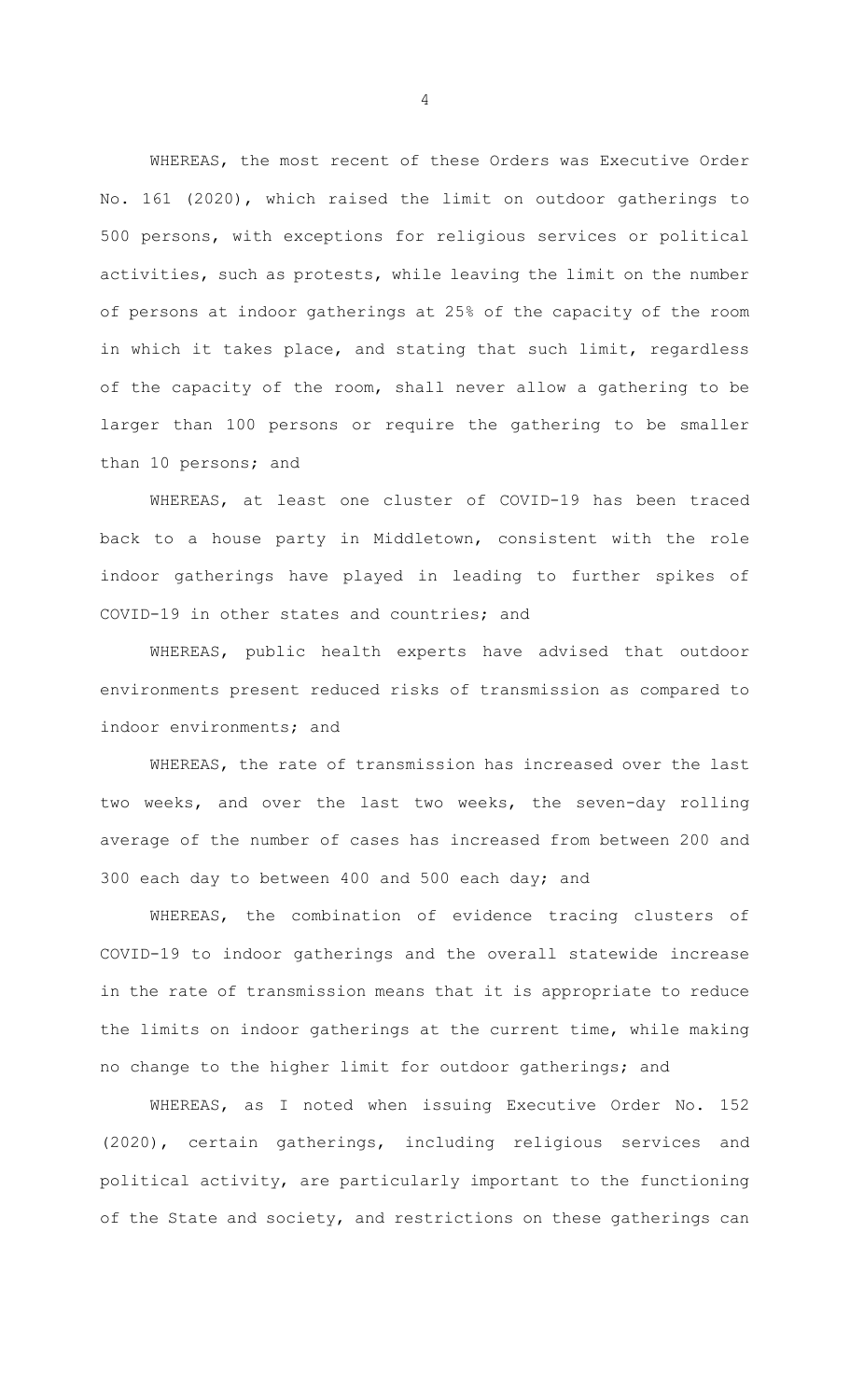be relaxed to a greater extent than restrictions on other gatherings, as other states have repeatedly recognized; and

WHEREAS, certain events such as wedding ceremonies, funerals, and memorial services, whether religious in nature or not, which typically happen once in a lifetime, provide benefits to the well-being of the participants such that they can be treated differently from casual social gatherings such as house parties and birthday parties, which occur on a more frequent basis and typically do not present the same compelling societal need; and

WHEREAS, a number of other states have treated wedding ceremonies, funerals, and memorial services similarly to religious gatherings, subjecting them to similar capacity limits for the very reasons described above; and

WHEREAS, indoor wedding ceremonies and memorial services may have been planned under the current capacity limits, and often with social distancing protocols set up well in advance, and suddenly changing the applicable limits for these events would be highly disruptive; and

WHEREAS, events such as wedding ceremonies, funerals, and memorial services typically include a defined list of attendees, which makes it easier for contract tracing to occur; and

WHEREAS, the informal nature of house parties also makes it especially hard to engage in contact tracing, as well as to monitor and to enforce the requirements to wear masks and engage in social distancing, which stands in sharp contrast to wedding ceremonies, funerals, and memorial services; and

WHEREAS, reducing the limits on indoor gatherings other than religious services or celebrations, political activities, wedding ceremonies, funerals, and memorial services from a maximum of 100 persons to a maximum of 25 persons will both help reduce the spread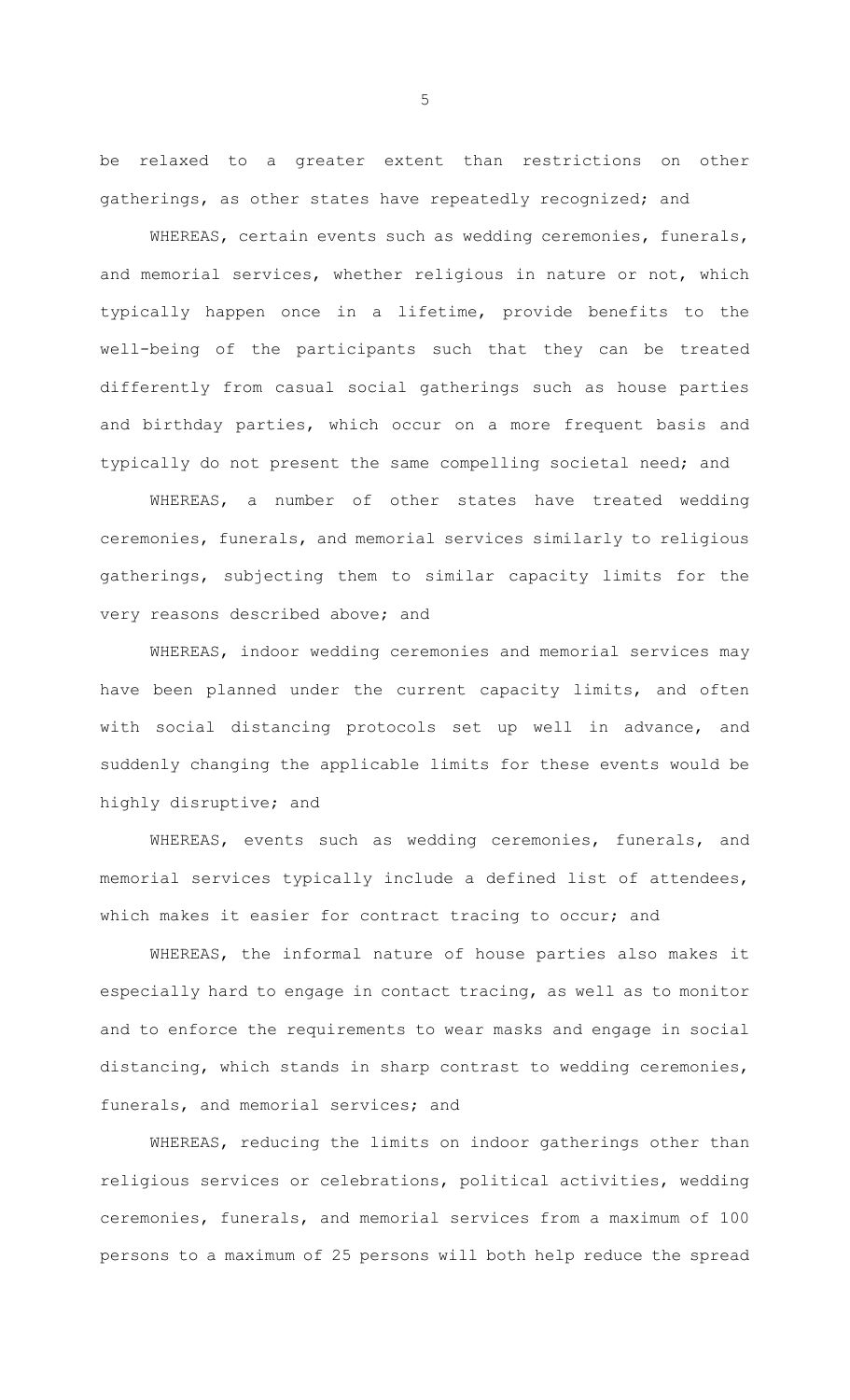of COVID-19 and reduce the burden on our contact tracing program; and

WHEREAS, all indoor gatherings, whatever their nature, must continue to utilize protective measures, including use of masks and social distancing; and

WHEREAS, the Constitution and statutes of the State of New Jersey, particularly the provisions of N.J.S.A. 26:13-1 et seq., N.J.S.A. App. A: 9-33 et seq., N.J.S.A. 38A:3-6.1, and N.J.S.A. 38A:2-4 and all amendments and supplements thereto, confer upon the Governor of the State of New Jersey certain emergency powers, which I have invoked;

NOW, THEREFORE, I, PHILIP D. MURPHY, Governor of the State of New Jersey, by virtue of the authority vested in me by the Constitution and by the Statutes of this State, do hereby ORDER and DIRECT:

1. Paragraph 1 of Executive Order No. 156 (2020) is hereby rescinded and the number of individuals at indoor gatherings that are not religious services or celebrations, political activities, wedding ceremonies, funerals, or memorial services shall be limited to 25% of the capacity of the room in which it takes place, but regardless of the capacity of the room, such limit shall never be larger than 25 persons or smaller than 10 persons. The number of individuals at indoor gatherings that are religious services or celebrations, political activities, wedding ceremonies, funerals, or memorial services shall be limited to 25% of the capacity of the room in which it takes place, but regardless of the capacity of the room, such limit shall never be larger than 100 persons or smaller than 10 persons. For purposes of this Paragraph, any private residence or residential unit shall be treated as a single "room".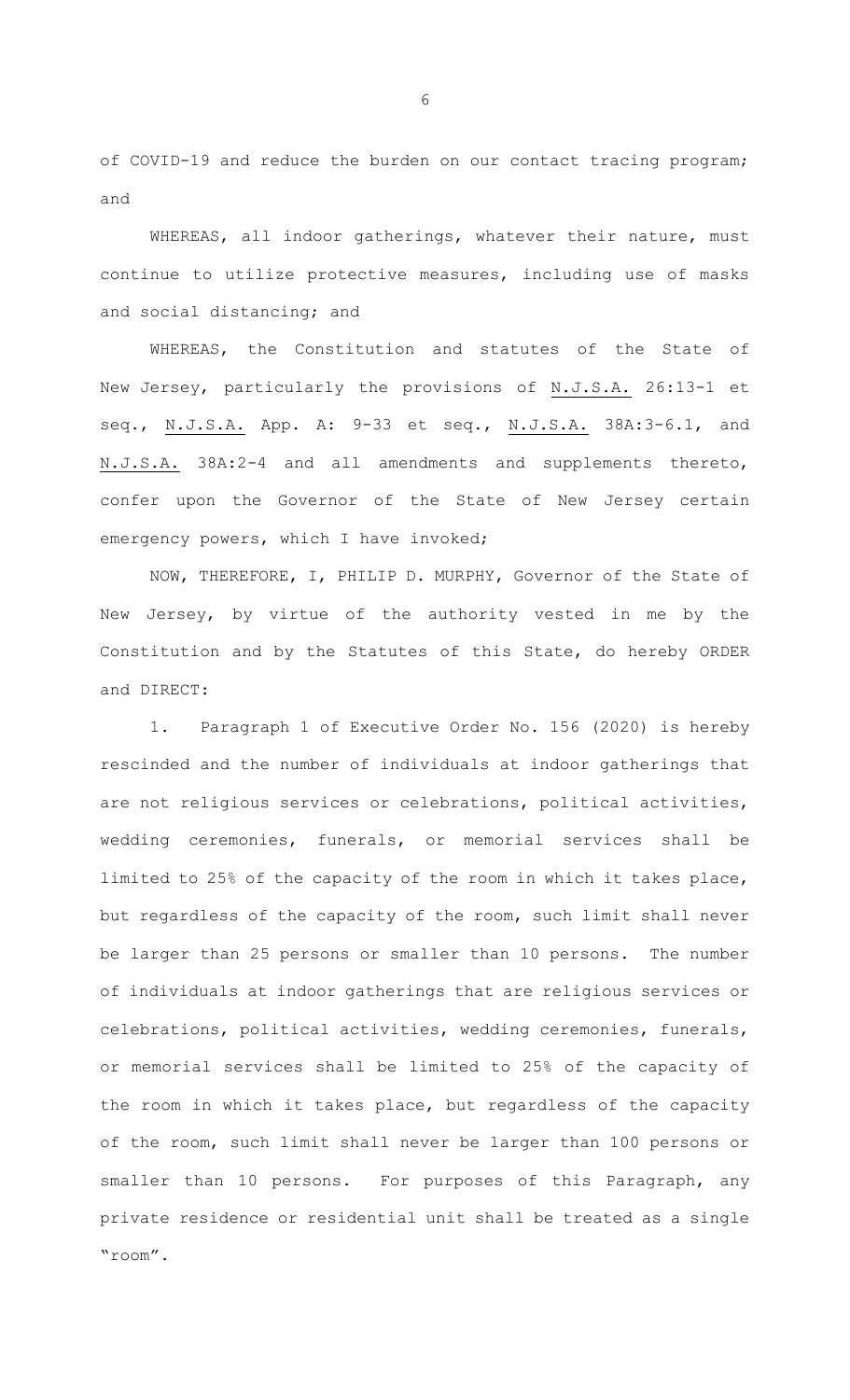2. While the numerical limits on indoor gatherings in Paragraph 1(a) of Executive Order No. 152 (2020) are hereby superseded, all other requirements for indoor gatherings contained in Paragraph 1 of Executive Order No. 152 (2020) shall remain in effect.

3. Any requirements in any Executive Order, Administrative Order, or agency directive that incorporated by reference the limits on gatherings in Executive Order Nos. 107, 142, 148, 152, 156, and/or 161 (2020) are hereby amended to reflect the rules on gatherings stated in this Order. Legislative proceedings of state, county, or local government are not subject to the capacity limits on gatherings in this or any other applicable Executive Order.

4. The State Director of Emergency Management, who is the Superintendent of State Police, shall have the discretion to make additions, amendments, clarifications, exceptions, and exclusions to the terms of this Order.

5. It shall be the duty of every person or entity in this State or doing business in this State and of the members of the governing body and every official, employee, or agent of every political subdivision in this State and of each member of all other governmental bodies, agencies, and authorities in this State of any nature whatsoever, to cooperate fully in all matters concerning this Order, and to cooperate fully with Administrative Orders issued pursuant to this Order.

6. No municipality, county, or any other agency or political subdivision of this State shall enact or enforce any order, rule, regulation, ordinance, or resolution which will or might in any way conflict with any of the provisions of this Order, or which will or might in any way interfere with or impede its achievement.